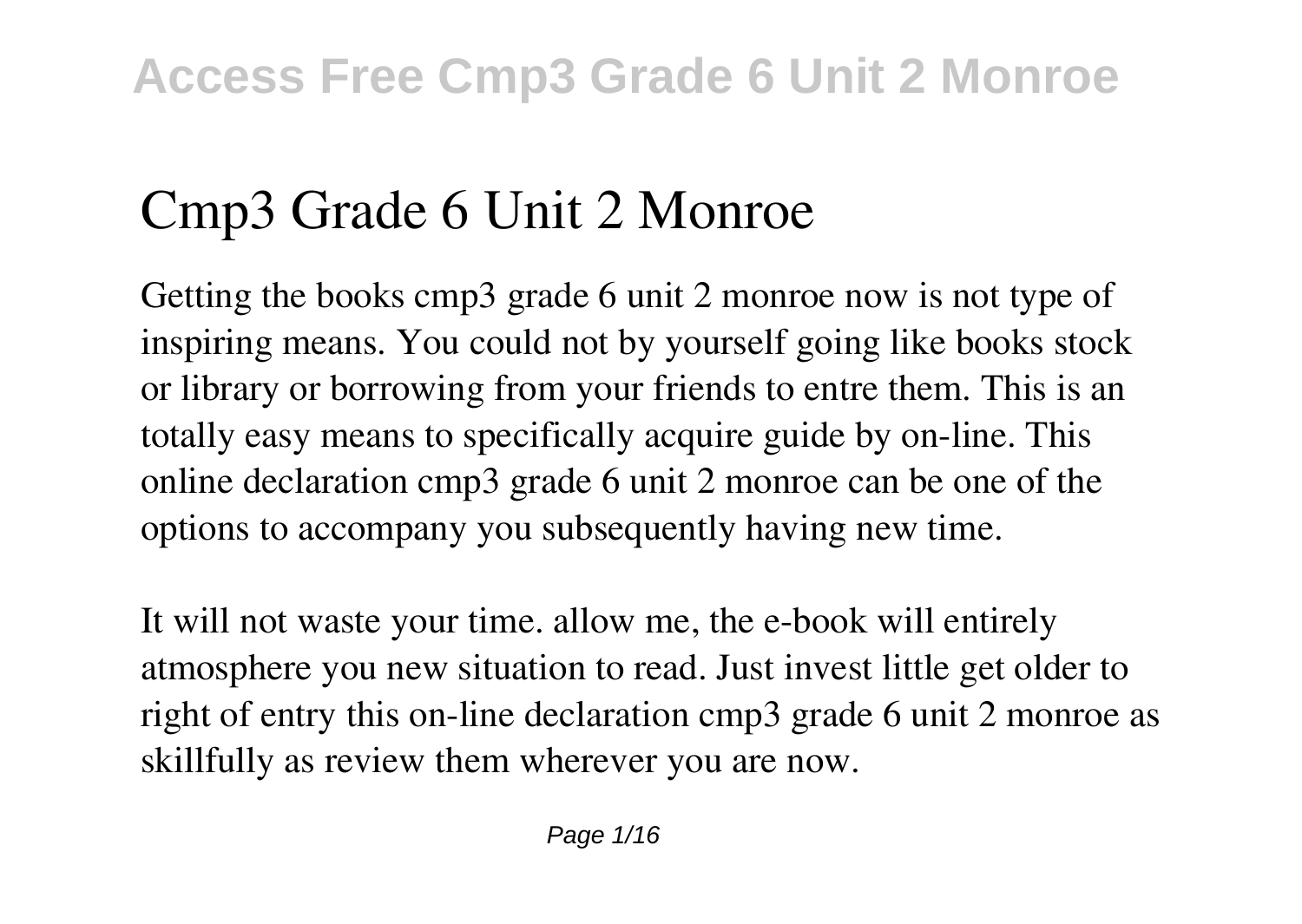*Illustrative Mathematics Grade 6 - Unit 2- Lesson 1* Illustrative Mathematics Grade 6 - Unit 2- Lesson 4 *Grade 6, Unit 2, Lesson 11 Practice Problems*

Grade 6, Unit 2, Lesson 16 Practice Problems**Grade 6, Unit 2, Lesson 8 Practice Problems Grade 6, Unit 2, Lesson 14 Practice Problems** Illustrative Mathematics Grade 6 - Unit 2- Lesson 8 6 2 6 Illustrative Mathematics Grade 6 Unit 2 Lesson 6 Morgan Illustrative Mathematics Grade 6 - Unit 2- Lesson 10 Grade 6, Unit 2, Lesson 15 Practice Problems*6 2 7 Illustrative Mathematics Grade 6 Unit 2 Lesson 7 Morgan* Grade 6, Unit 2, Lesson 13 Practice Problems 6th grade Winter Concert 2020 *6th Grade Math Assessment Practice Day 1*

Math Expressions Grade 4 Unit 2 Lesson 7Alfred's Essentials of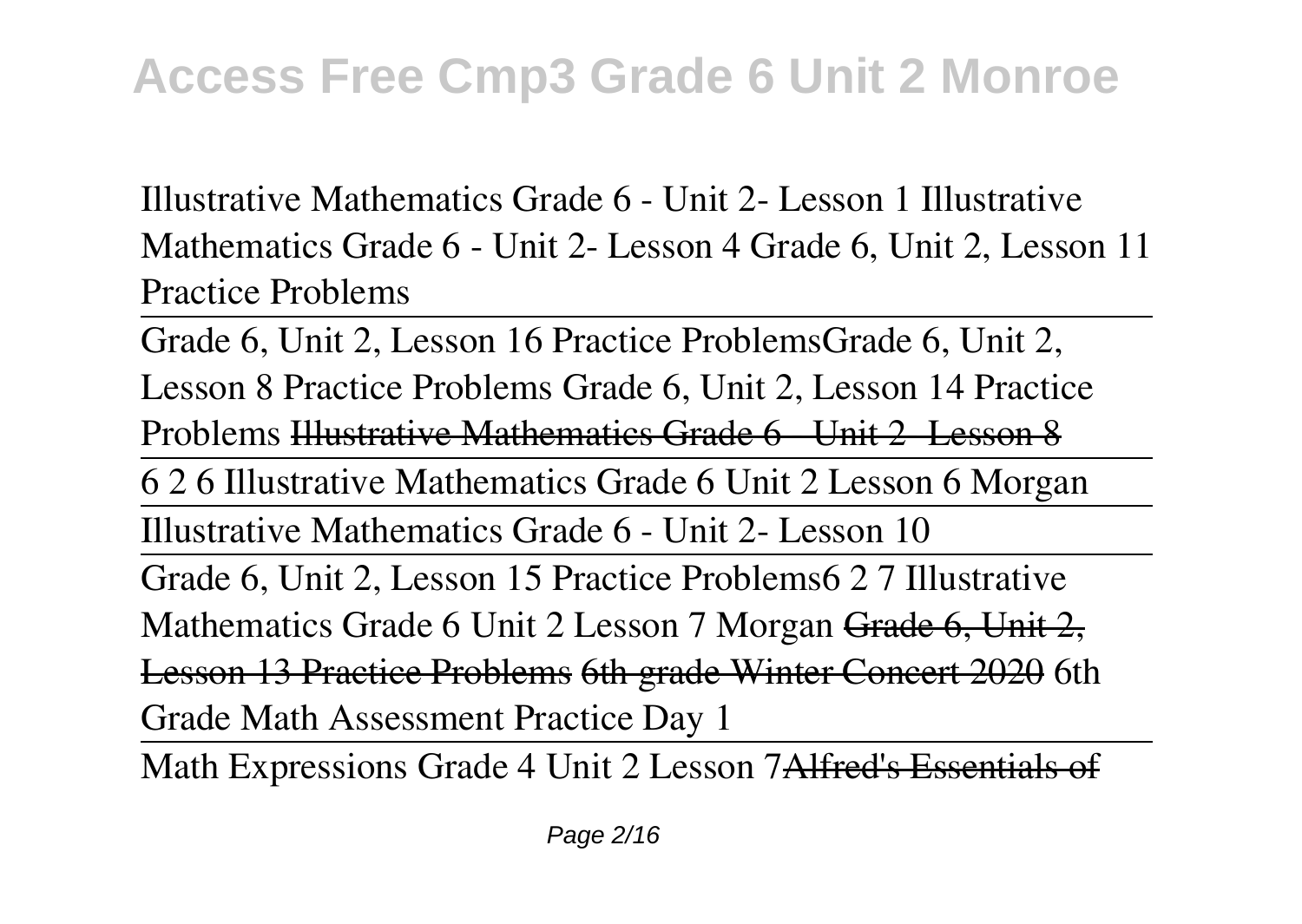Husic Theory Unit 2, Lesson 7 Unit 2 Lesson 5 Grade 3 L \u0026 L 6th grade Module 2 Lesson 8 PS

ENGLISH GRADE SIX MODULE 2 LESSON 1Grade 6, Unit 2, Lesson 4 Practice Problems grade6 for All french/ lesson2 Grade 6, **Unit 2, Lesson 10 Practice Problems**

Grade 6, Unit 2, Lesson 12 Practice Problems Grade 6, Unit 2, Lesson 2 Practice Problems **Illustrative Mathematics Grade 6 - Unit 2- Lesson 12** *6 2 5 Illustrative Mathematics Grade 6 Unit 2 Lesson 5 Morgan* 6 2 8 Illustrative Mathematics Grade 6 Unit 2 Lesson 8 Morgan *6 2 12 Illustrative Mathematics Grade 6 Unit 2 Lesson 12 Morgan 6 2 9 Illustrative Mathematics Grade 6 Unit 2 Lesson 9 Morgan* 6 2 15 Illustrative Mathematics Grade 6 Unit 2 Lesson 15 Morgan

Cmp3 Grade 6 Unit 2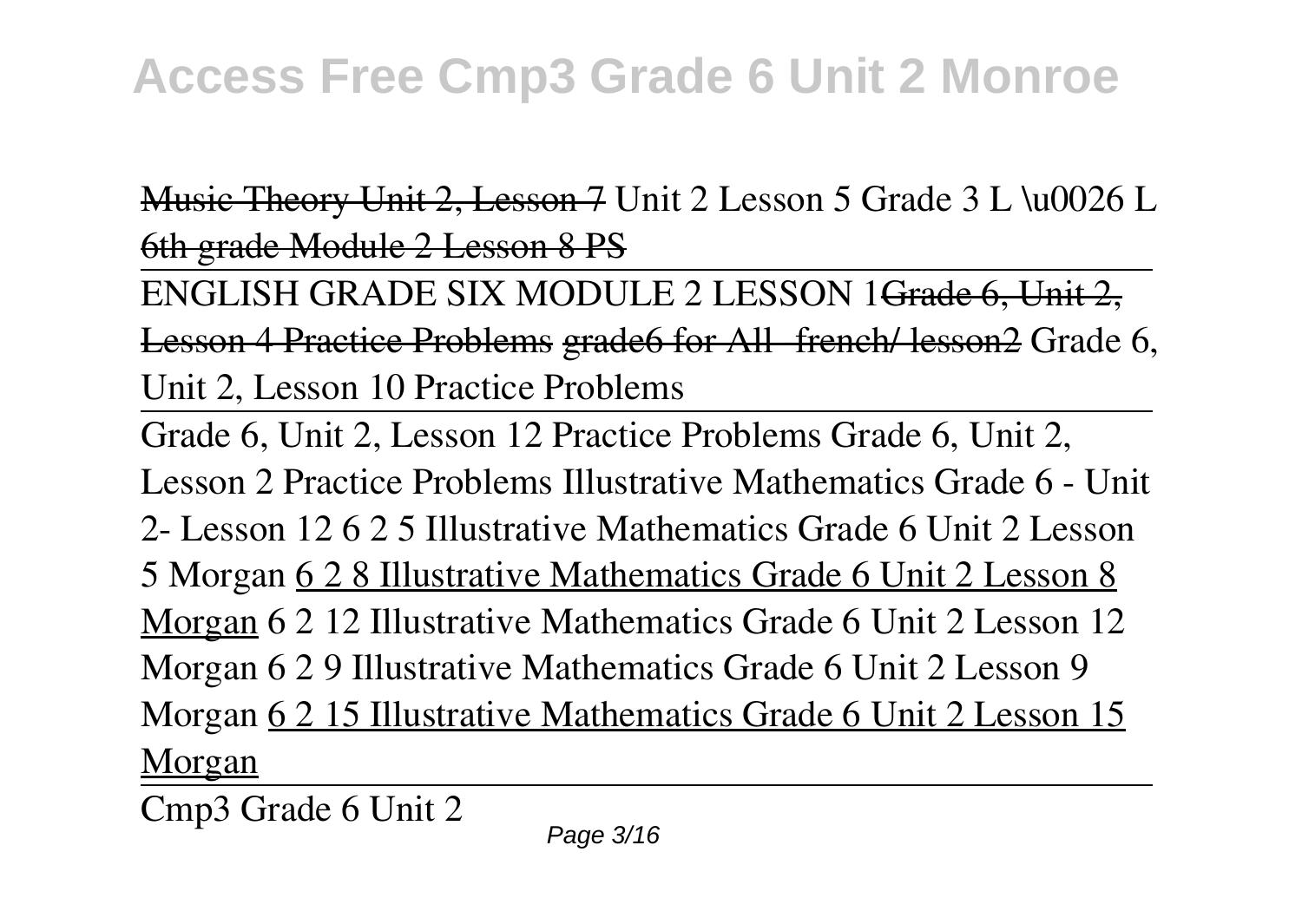CMP offers mathematical help for each grade level associated with CMP. CMP3 grade 6 offers concepts and explanations of the math, worked homework examples and math background to see how all the math fits together.

CMP3 Grade 6 - Connected Mathematics Project Cmp3 Grade 6 Unit 2 In order to help your student, CMP put together a concept and explanations of each unit. CMP3 6.2 Comparing Bits & Pieces covers fractions as parts of a whole, fractions as measures of quantities, fractions as decimals, ratio, unit rate and rate table. 6-2 Comparing Bits and Pieces - Concepts and Explanations ... CMP3 Course 1.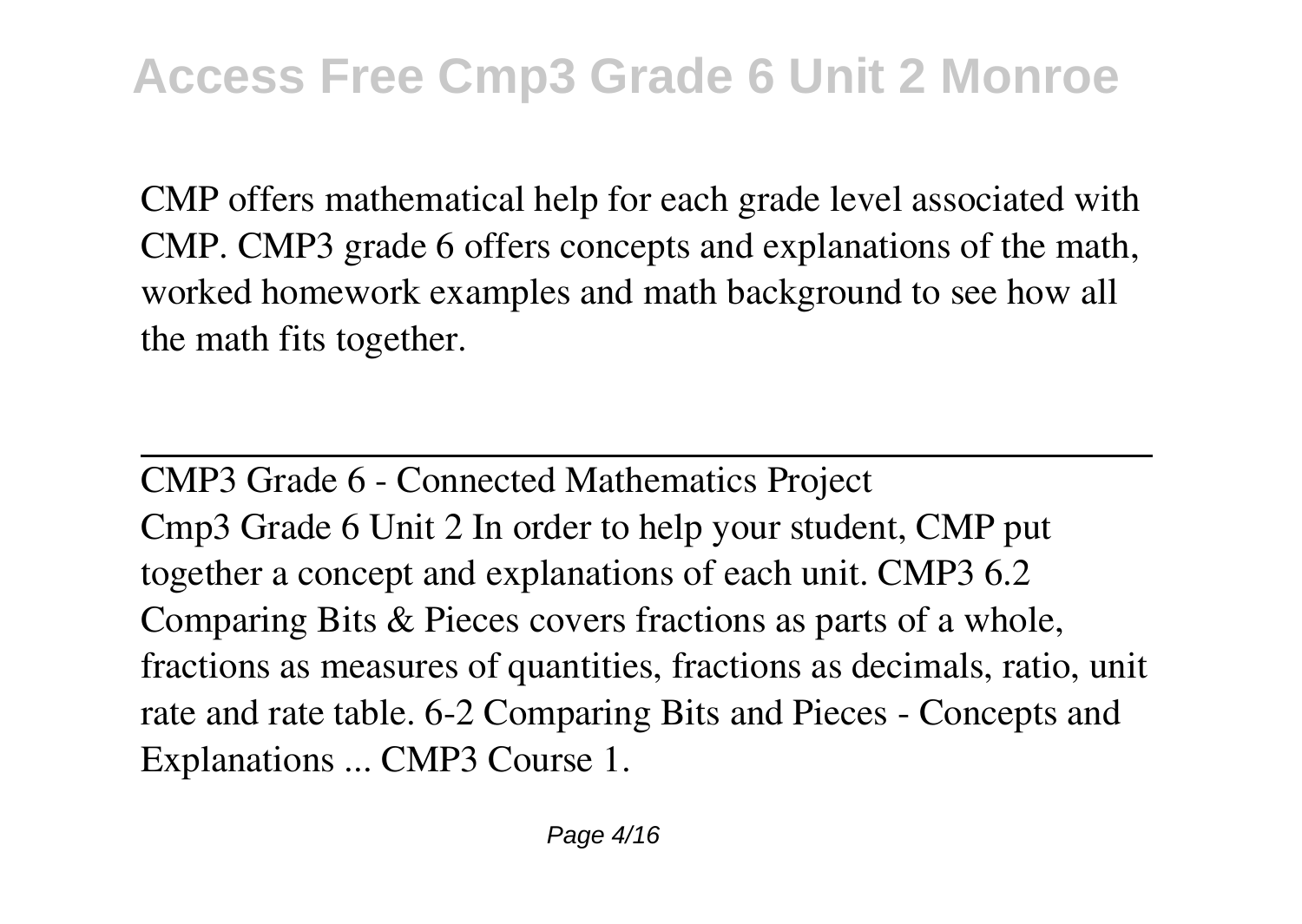Cmp3 Grade 6 Unit 2 Monroe - engineeringstudymaterial.net 6th Grade Math CMP3 Textbooks 6th Grade Math CMP3 Textbooks. Prime Time Comparing Bits and Pieces Let's Be Rational Covering and Surrounding Decimal Ops Variables and Patterns Data About Us James Monroe Middle School. 6100 Paradise Blvd NW, Albuquerque, NM 87114 (505) 897-0101 Phone | (505) 897-2371 Fax ...

6th Grade Math CMP3 Textbooks - James Monroe Middle School Units Covered: Unit 1: Thinking with Mathematical Models Unit 2: Looking for Pythagoras Unit 3: Growing, Growing, Growing Unit 4: Say It With Symbols Unit 5: It's in the System Unit 6: Butterflies, Page 5/16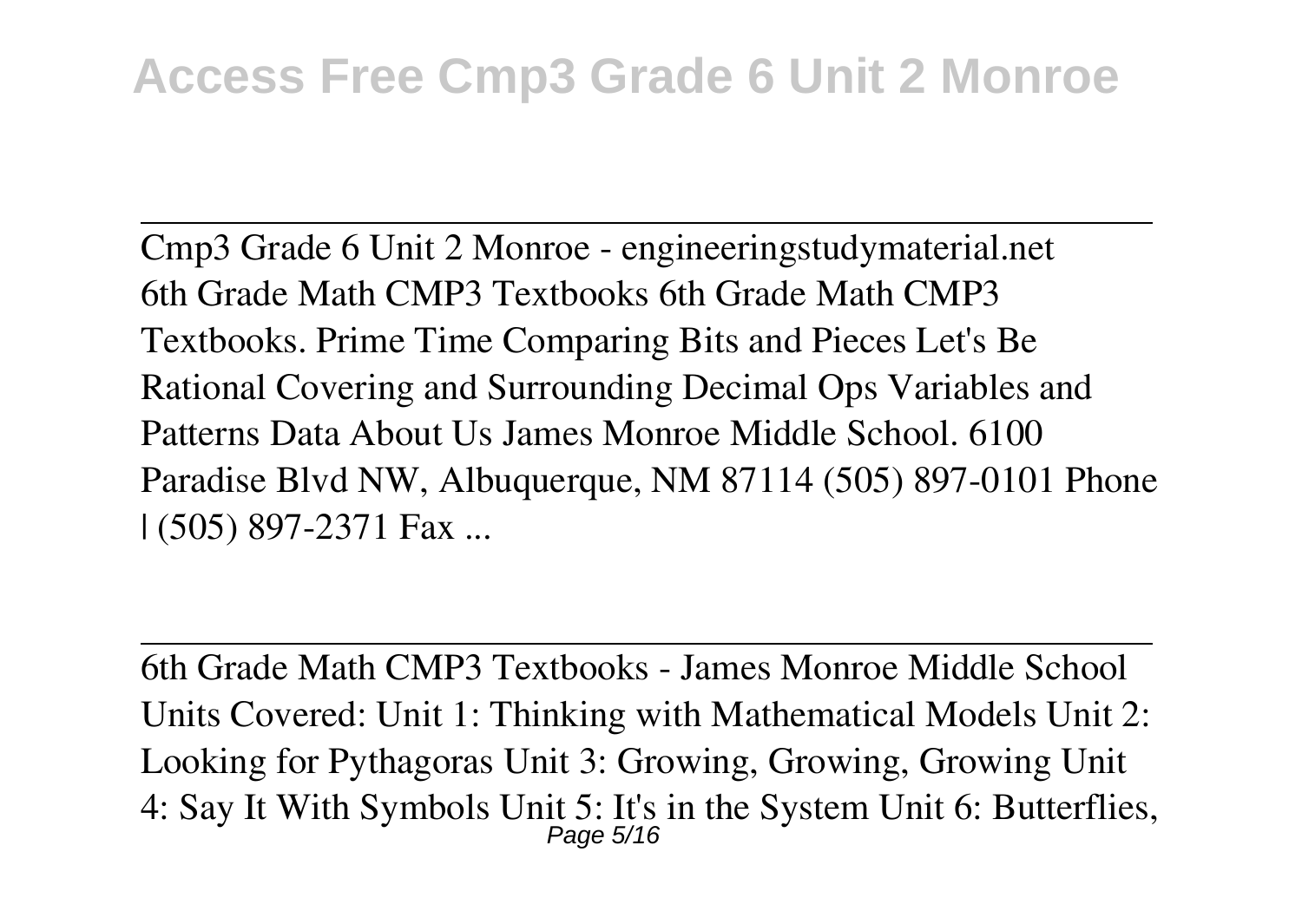Pinwheels, and Wallpaper Grading: Benchmark Assessments There will be a total of 6 benchmark assessments throughout the year.

CMP 3 Math - MR. MICALLEF'S 6th GRADE CLASSROOM Cmp3 Grade 6 Unit 2 Monroe This is likewise one of the factors by obtaining the soft documents of this cmp3 grade 6 unit 2 monroe by online. You might not require more time to spend to go to the ebook commencement as skillfully as search for them. In some cases, you likewise complete not discover the broadcast cmp3 grade 6 unit 2 monroe that you are looking for.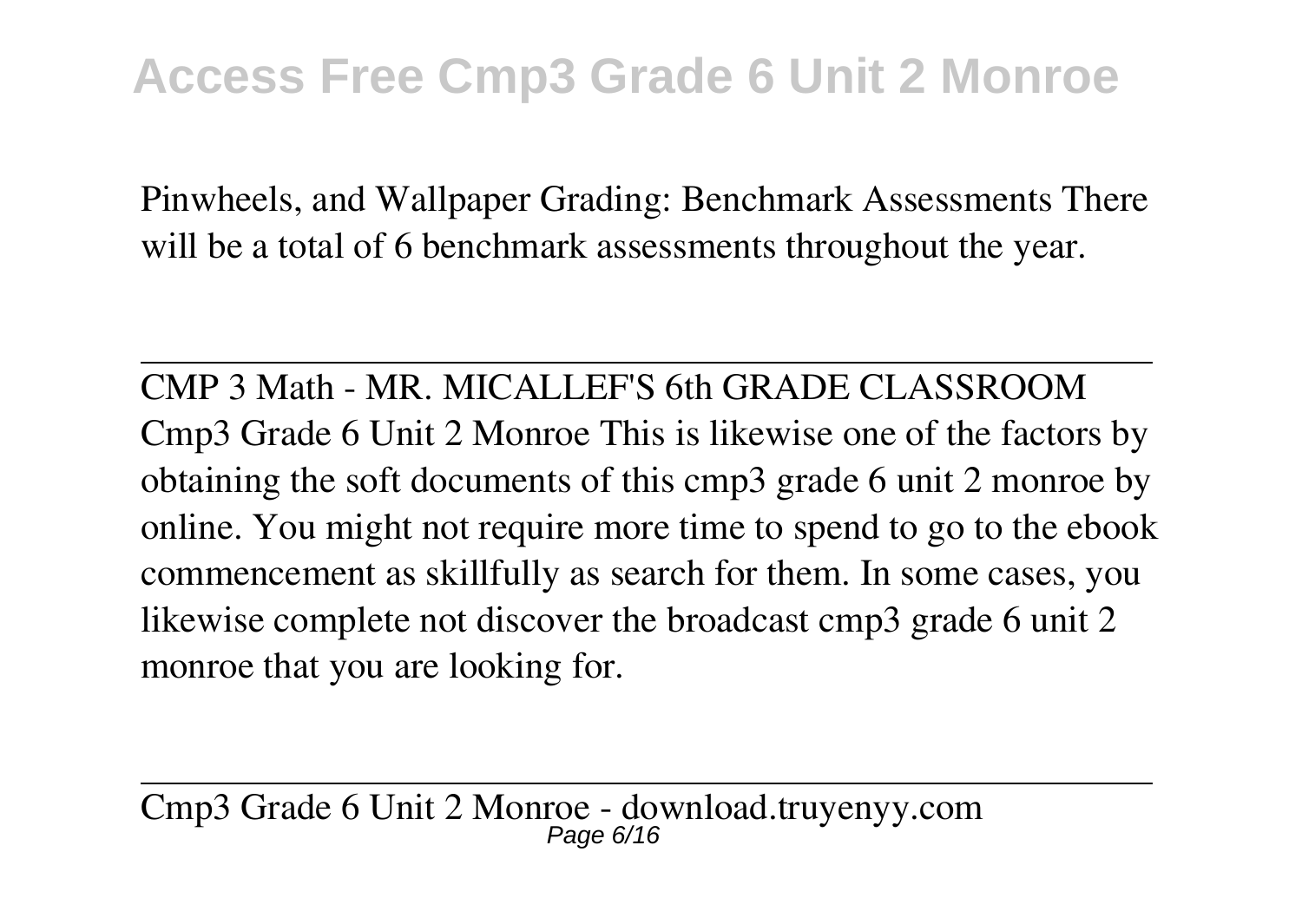This section provides brief explanations of key mathematical ideas for each Grade 6 Unit of the CMP3 curriculum. These Important Concepts include a short description of several important mathematical ideas along with illustrative examples of each. Use these helpful reference sheets to reinforce your math knowledge as you work with your student ...

myMath Universe

Grade 6 Grade 6: Suggested Sequence for CMP31 Suggested Instructional Time Unit 1 Prime Time: Factors and Multiples 22 days ... Unit Readiness Check Up 1 Partner Quiz Check Up 2 Self-Assessment Unit Test \*CMP3 develops fluency in procedural skills from a foundation of conceptual understanding, ... Page 7/16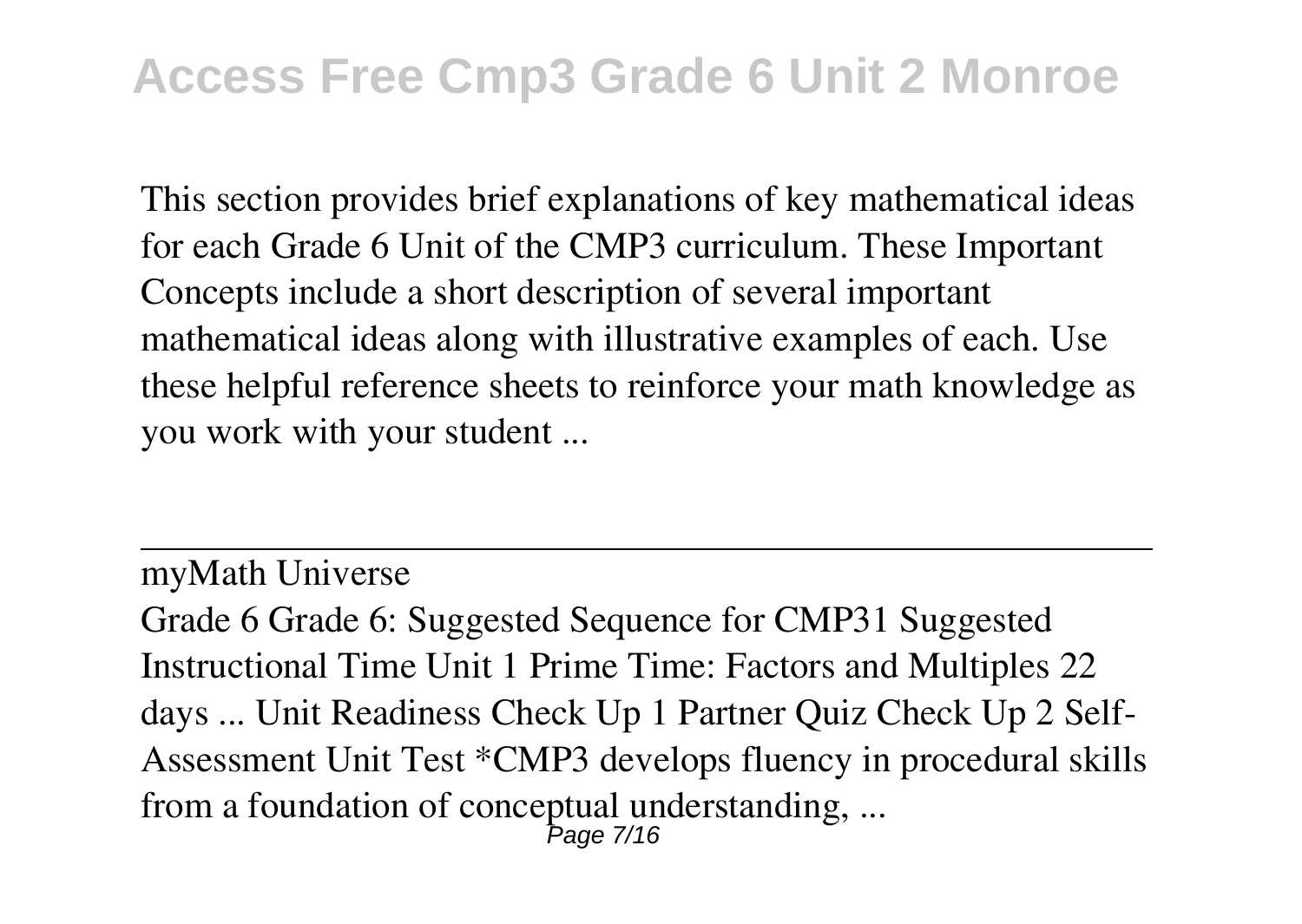Grade 6 CMP 3 Grade 6 Unit 4. Unit 2 Bits and Pieces. Unit 3 Lets Be Rational. Unit 5 Decimal Ops. Unit 6 Variables and Patterns. Unit 7 - Data About Us. Communication. Hour Of Code 2014. Mr. Micallef. Team Calendar. TEST. UNIT 5 Review. ... CMP3 Unit 6 Web Extras. Concepts and Explanations for Unit 6...

Unit 6 Variables and Patterns - MR. MICALLEF'S 6th GRADE ... **□8 □6 □4 □2 0 □2 □4 12 □4 □2 0 □2 ... CMP3 Grade 7 Unit 2 Subject:** Mathematics Created Date: 8/2/2013 11:24:25 AM ...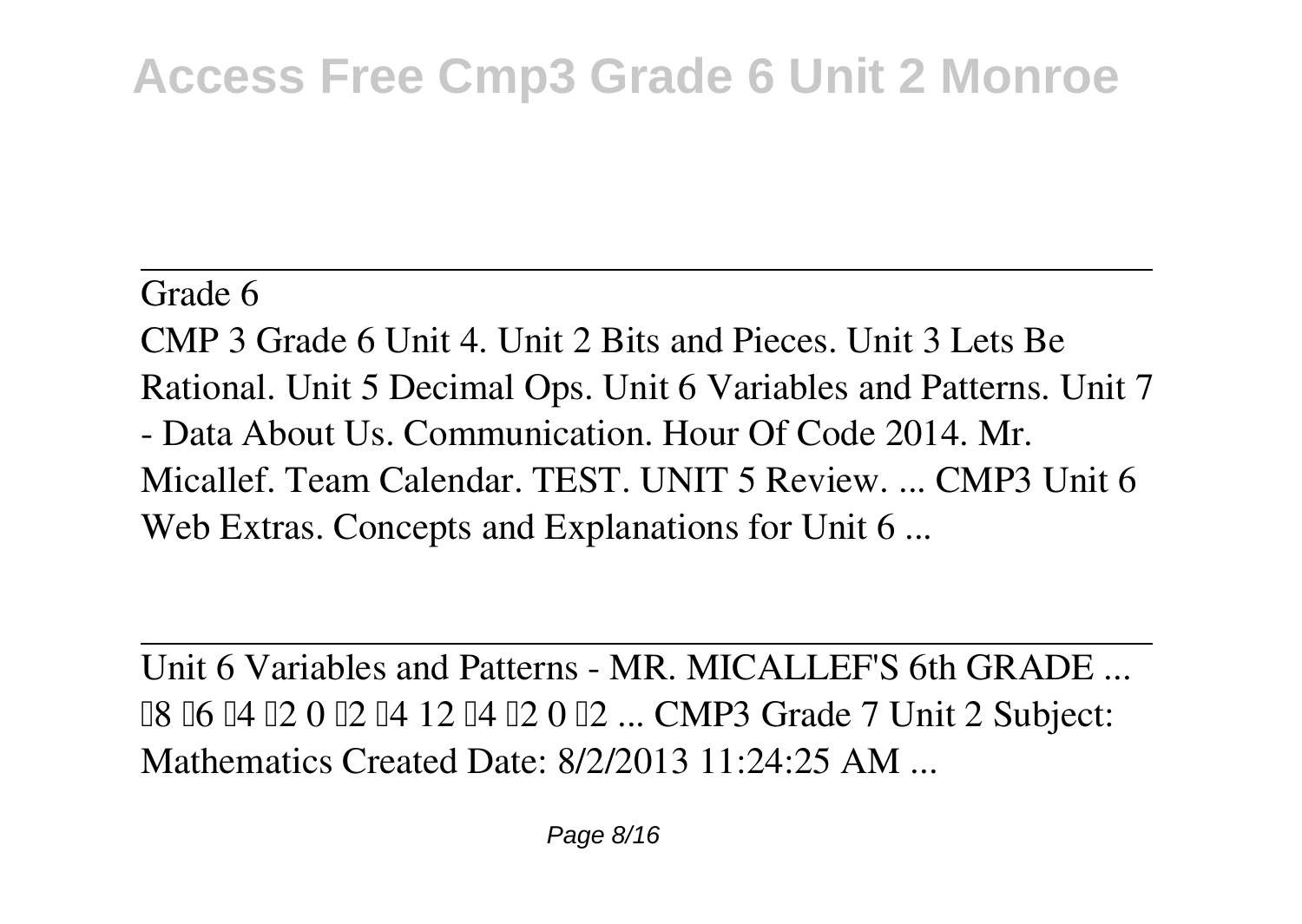Answers | Investigation 2 Dashboard. Grade 6. Math Unit 3 Homework Answers

Math Unit 3 Homework Answers: Sixth Grade - Williams In order to help your student, CMP put together a concept and explanations of each unit. CMP3 6.6 Variables & Patterns covers variables, patterns, tables, coordinate graphs, discrete vs. continuous data and rules and equations.

6-6 Variables and Patterns - Concepts and Explanations ... Vocabulary words that correlate with the 6th grade CMP3 Page 9/16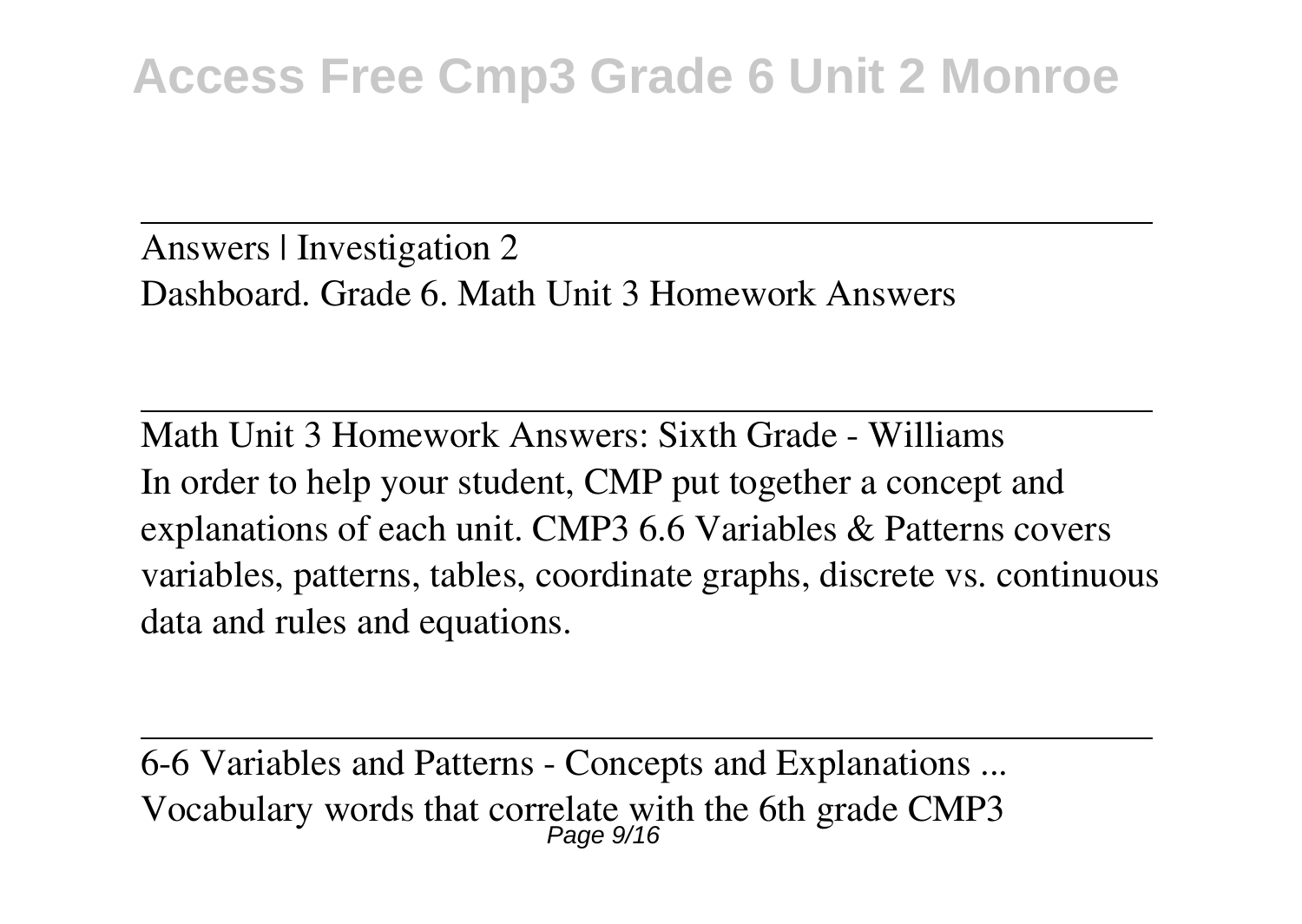Curriculum Unit of COMPARING BITS AND PIECES.PRIME TIME vocabularyCOMPARING BITS & PIECES vocabularyLET'S BE RATIONAL vocabulary DECIMAL OPS vocabularyDetails:TWO styles of vocabulary words- Bold and Fun!BLANK cards in both styles if you wa. Subjects: Math, Mathematics, Basic Math.

Cmp3 6th Grade Worksheets & Teaching Resources | TpT Resources to assist your CMP3 student. Math Videos for Grade 6. Parents, use these helpful videos to bolster your math knowledge as you help your student. Math Videos for Grade 7. Parents, use these helpful videos to bolster your math knowledge as you help your student.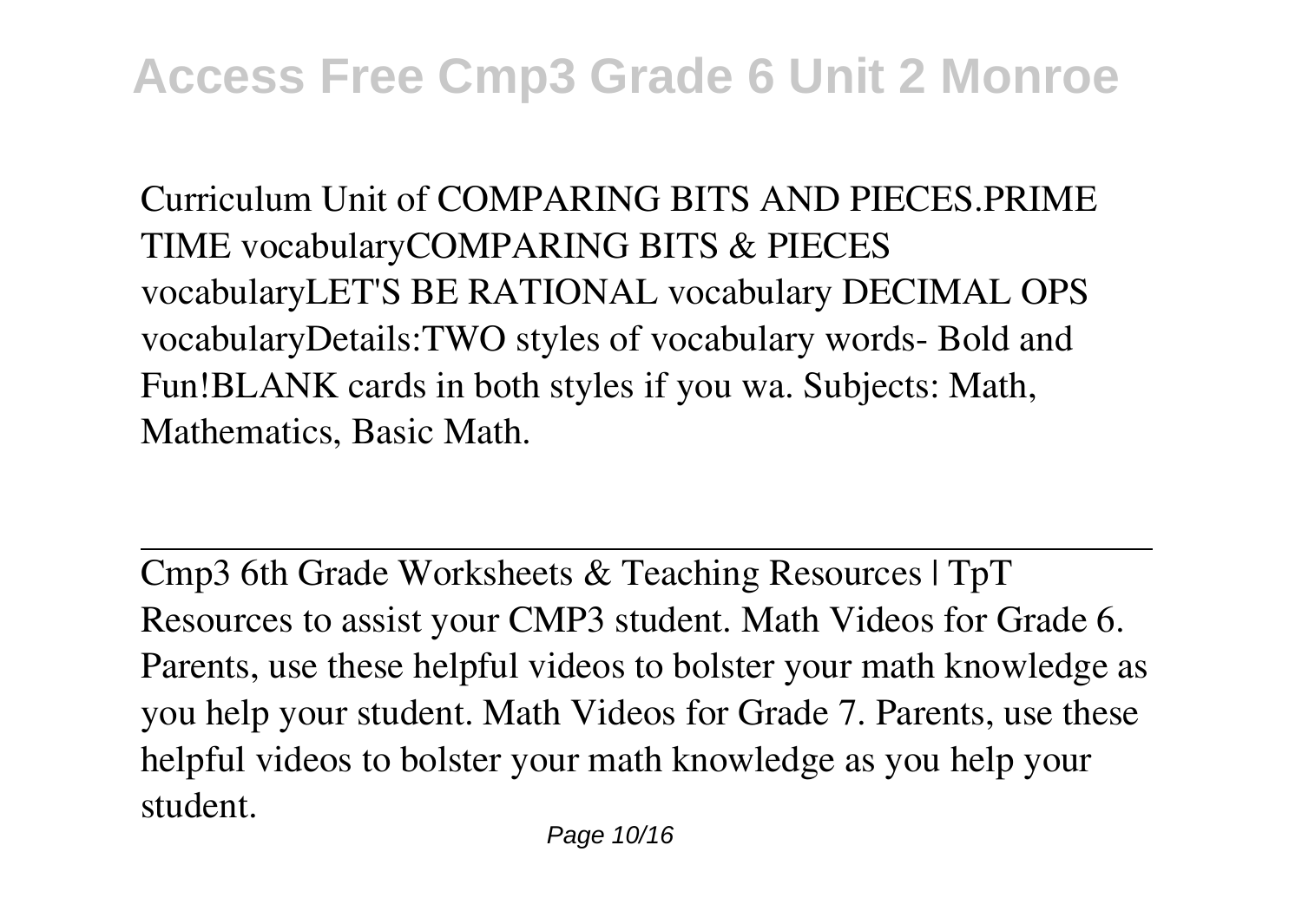CMP3 | myMath Universe 6th/7th Grade Resources Parent Letter/Resources HOMEWORK ANSWERS Contact Me cOMPARING biTS & PIECES. Investigation 1 answers. Investigation 2 answers. Investigation 3 answers. Investigation 4 answers. Looking Back answers. Powered by Create your own unique website with customizable templates ...

Comparing Bits and Pieces Answers - Mrs. Southward Savvas Realize∏ is our award-winning K-12 digital platform which houses over 850 instructional programs. Customize content and access it all in one location.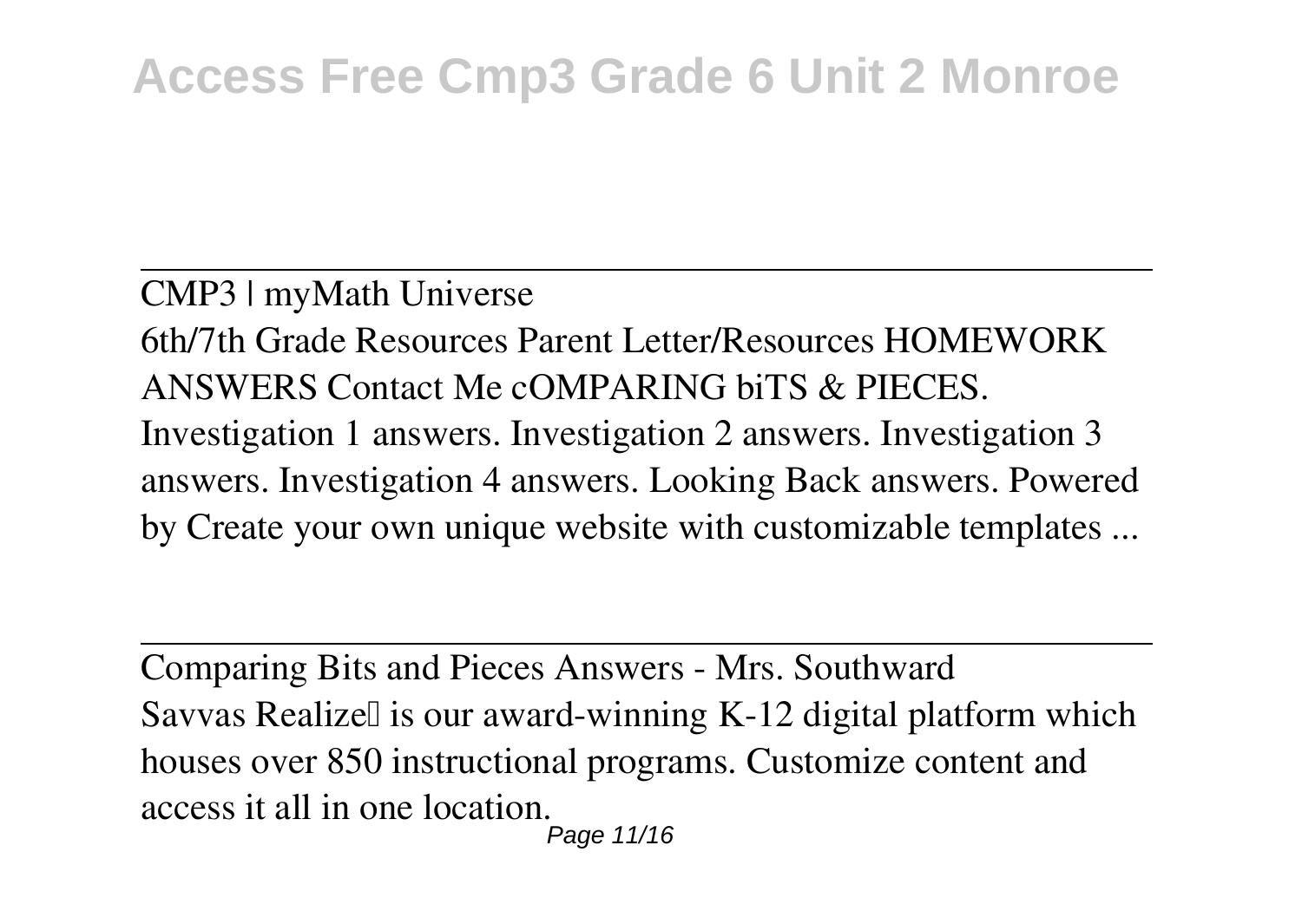Savvas Realize∏ - Savvas Learning Company Cmp3 Grade 6 CMP offers mathematical help for each grade level associated with CMP. CMP3 grade 6 offers concepts and explanations of the math, worked homework examples and math background to see how all the math fits together. Amazon.com: cmp3 grade 6 CMP3 Grade 6. 6-1 Prime Time - Concepts and Explanations. 6-1 Prime Time - Concepts and

Cmp3 Grade 6 - bitofnews.com CMP3 - 8th Grade - Unit 6 Inv. 2.1 - Systems of Equations - Substitution Method By Mr Chan Math 8 and Integrated Math 1 Page 12/16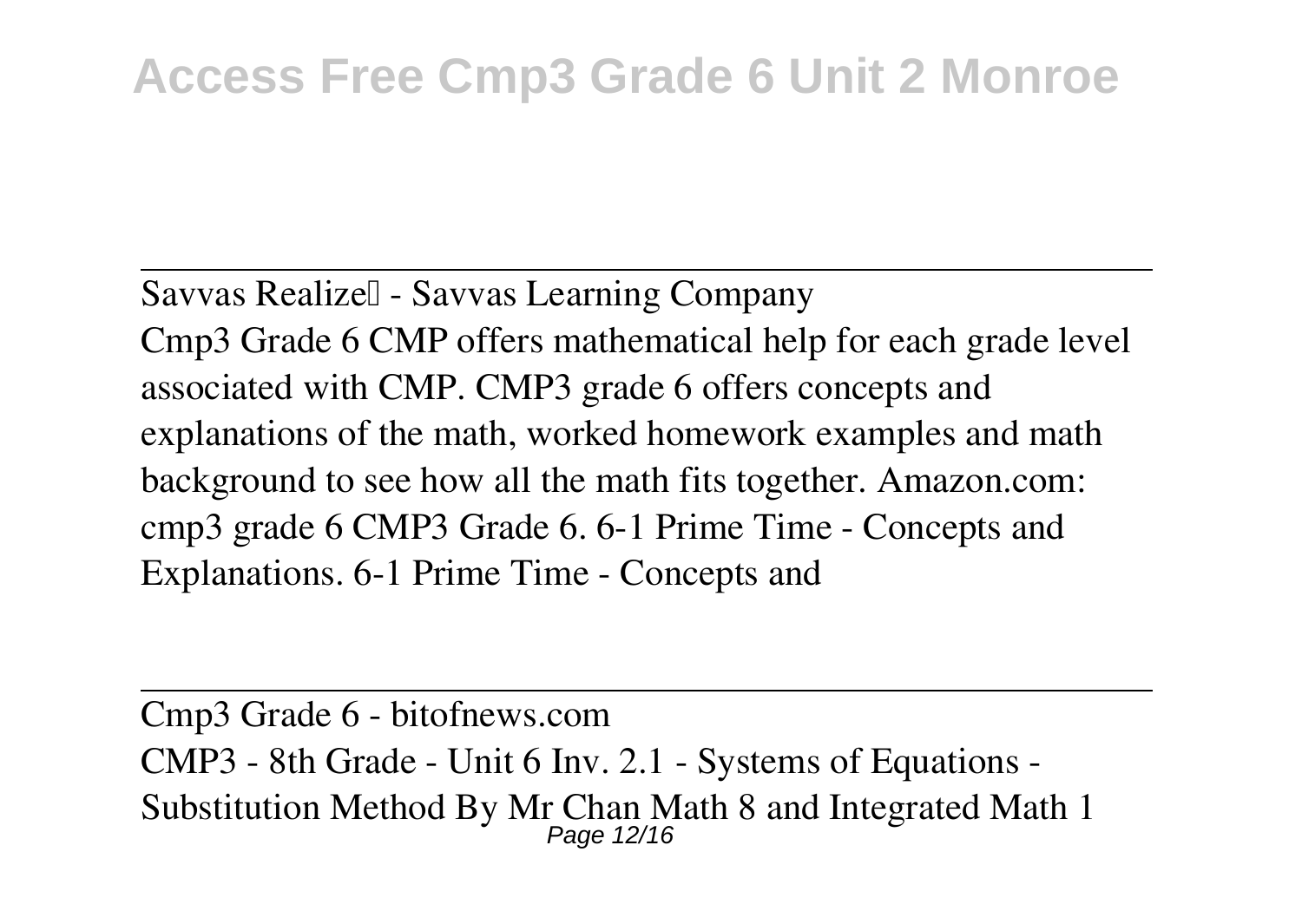Resources This product provides 1 worksheet (called labsheet) along with answer keys to align with the textbook Connected Mathematics Project 3 (CMP3) - It's In The System [Unit 6] - Investigation 2.1.

Mr Chan Math 8 and Integrated Math 1 Resources Teaching ... ˜10˜8 ˜6 ˜4 ˜2 0 2 4 6 8 10 12 1 ... CMP3 Grade 7 Unit 2 Subject: Mathematics Created Date: 8/2/2013 11:23:55 AM ...

By Grade 6, your child has probably grown accustomed to wrestling with a heavy backpack. Let Pearson help lighten the load. You can Page 13/16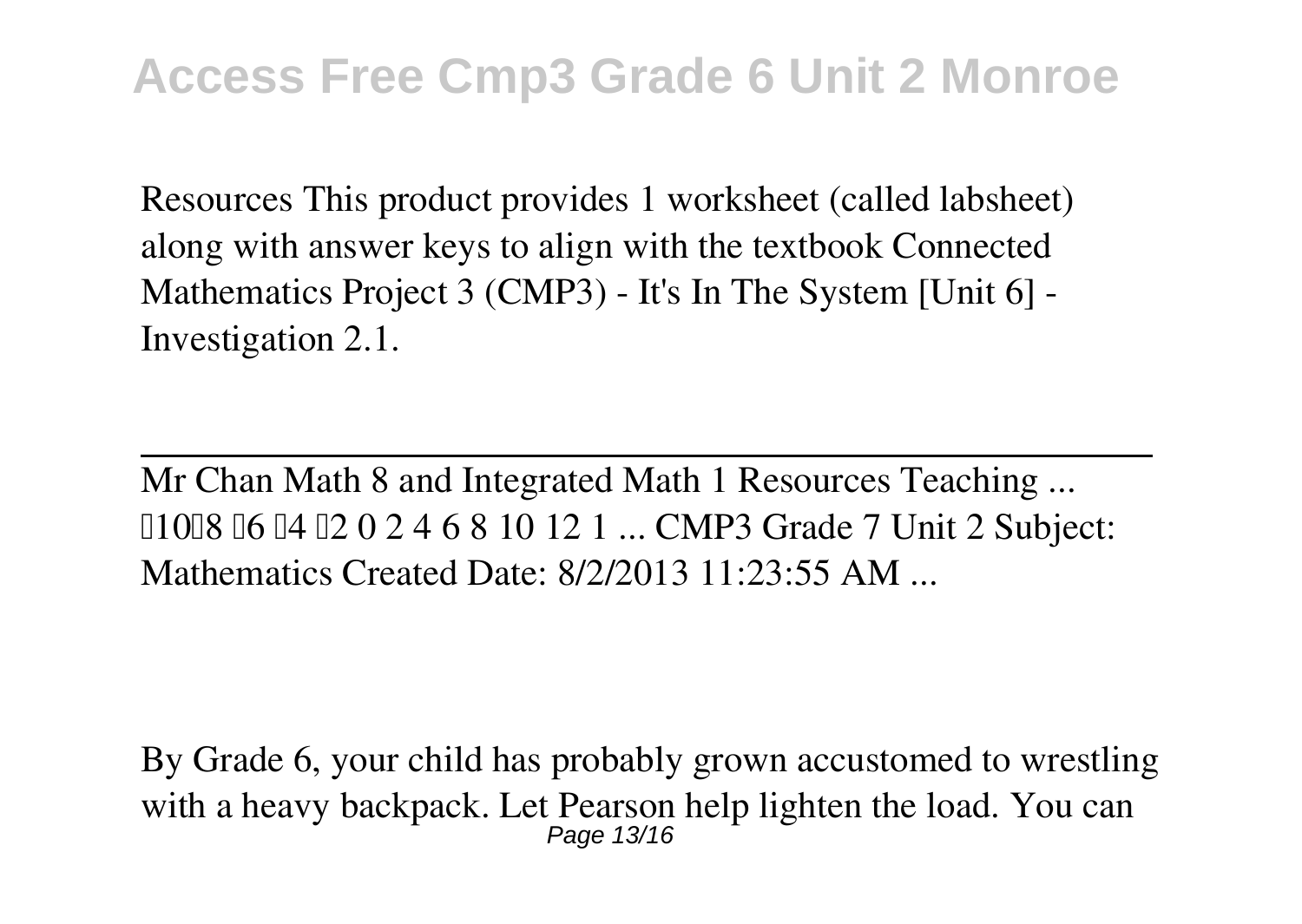purchase school materials for home use at Pearson@home.

Teacher's guide for Ruins of Montarek of Connected Mathematics series. Topic is geometry.

This text provides readers at any level with all the information and inspiration they need to create a complete DVD from start to finish. It demystifies the jargon and explains technical issues in terms that are easy to understand.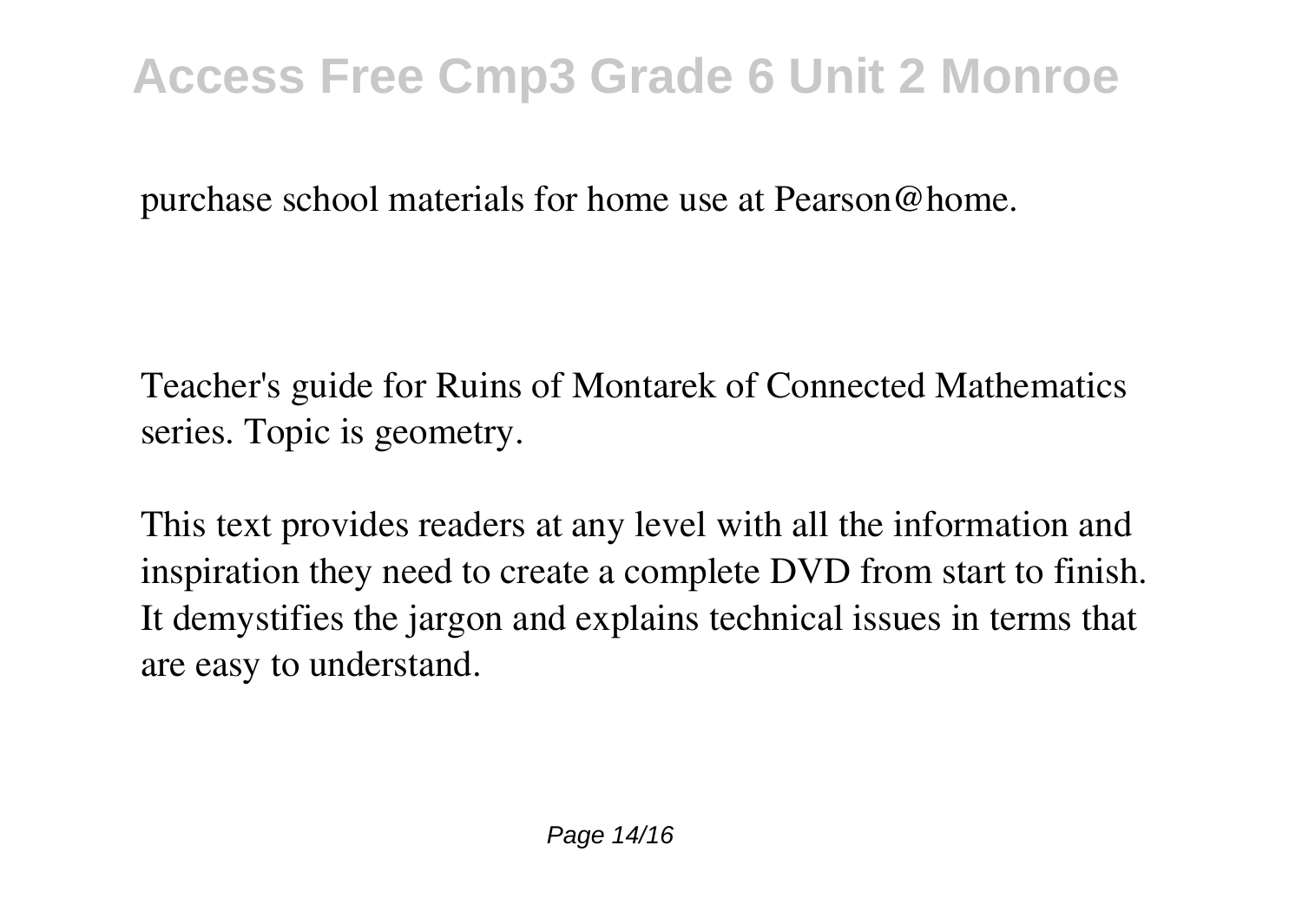Middle school students consolidate their understanding of integers and rational numbers, increasing their facility with fractions, decimals, and percents and encountering proportionality. This book shows how students can explore these important ideas in such diverse activities as exchanging currency and using area models to develop algorithms for multiplying and dividing fractions. Underlying each activity is the belief that students learn best when they build computational fluency on a firm conceptual foundation. The supplemental CD-ROM features interactive electronic activities, master copies of activity pages for students, and additional readings for teachers. --Publisher.